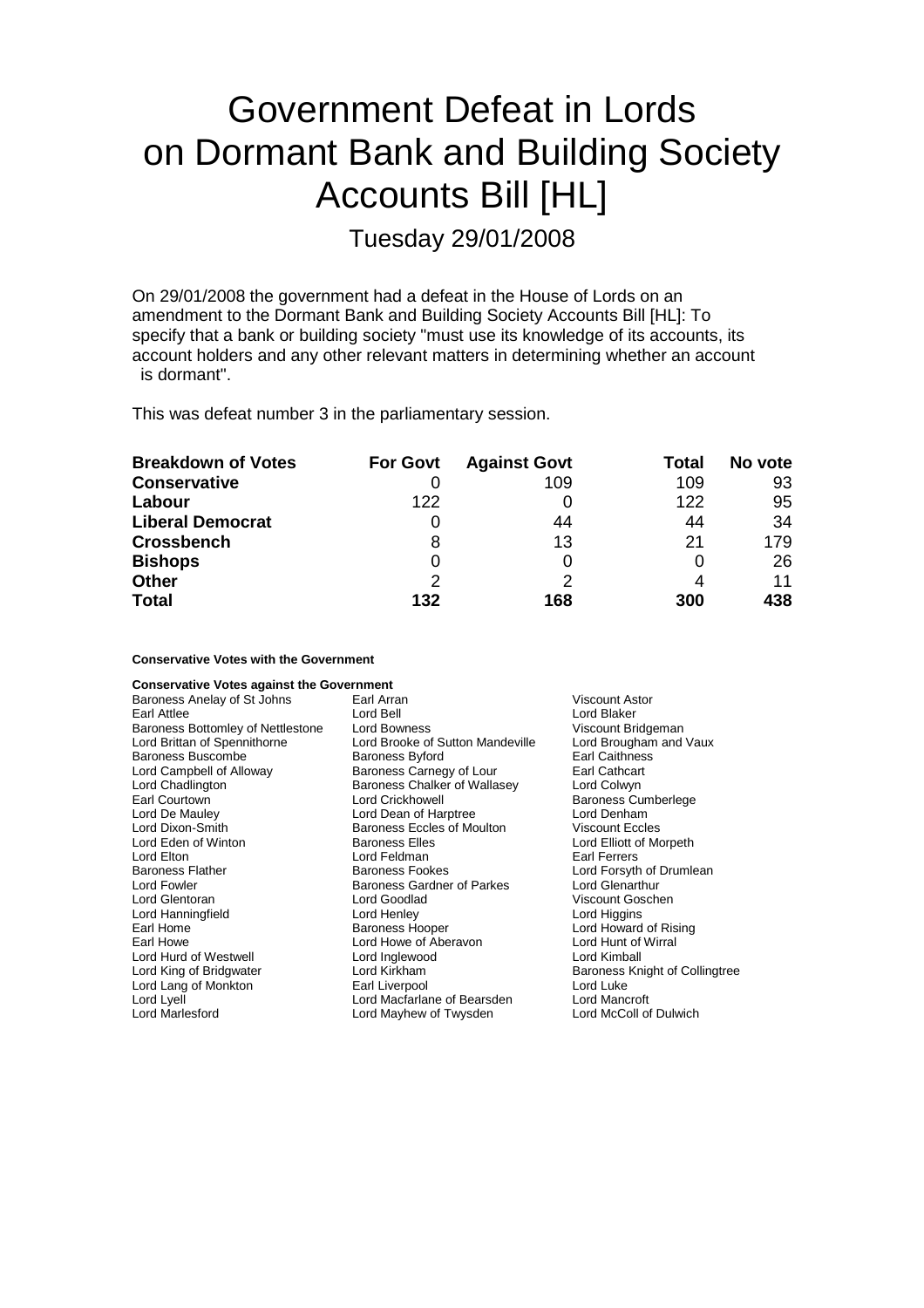Lord Newton of Braintree **Baroness Noakes**<br> **Baroness O'Cathain**<br>
Baroness O'Cathain Baroness Seccombe<br>
Baroness Seccombe<br>
Lord Shaw of Northstead<br>
Lord Sheikh Lord Waldegrave of North Hill Lord Wolfson

Duke of Montrose **Baroness Morris of Bolton** Lord Naseby<br>
Lord Newton of Braintree **Baroness Noakes** Bolton Lord Northbrook Lord Patten Baroness Platt of Writtle Lord Prior Exament Baroness Rawlings<br>
Lord Rotherwick<br>
Lord Saatchi Lord Roberts of Conwy<br>
Lord Rotherwick Lord Saatchi<br>
Lord Selkirk of Douglas<br>
Lord Selsdon<br>
Lord Selsdon Lord Skelmersdale Lord Soulsby of Swaffham Prior<br>
Lord Steathclyde<br>
Lord Strathclyde Lord Tebbit **Lord Trimble** Consumer Consumer Viscount Ullswater<br>
Baroness Verma **Lord Wade of Choriton** Lord Wakeham Baroness Verma Lord Wade of Chorlton Lord Wakeham

**Labour Votes with the Government** Baroness Ashton of Upholland Lord Davidson of Glen Clova Baroness Farrington of Ribbleton Lord Filkin<br>
Lord Foulkes of Cumnock Lord Fyfe of Fairfield Lord Griffiths of Burry Port Lord Lea of Crondall Lord Lipsey<br>
Lord Lofthouse of Pontefract Lord MacKenzie of Culkein Lord Radice **Baroness Rendell of Babergh Lord Rosser**<br>
Lord Rosser **Lord Rowlands** Baroness Scotland of Asthal Baroness Warwick of Undercliffe<br>Lord Williams of Elvel

Lord Acton Baroness Adams of Craigielea Lord Adonis Lord Alli **Lord Alli Baroness Amos**<br>Baroness Andrews **Baroness Amos**<br>Lord Archer of Sandwell Lord Anderson of Swansea Baroness Andrews Lord Archer of Sandwell<br>
Baroness Ashton of Upholland Lord Bach Lord Bassam of Brighton Lord Berkeley **Lord Bernstein of Craigweil** Lord Bhattacharyya<br>
Baroness Billingham **Lord Bhattacharyya**<br>
Lord Bilston Lord Borrie Baroness Billingham Lord Bilston Lord Borrie Lord Boyd of Duncansby Lord Bradley Lord Brett Lord Brookman Lord Brooks of Tremorfa Lord Campbell-Savours Viscount Chandos Lord Christopher Lord Clark of Windermere Lord Clinton-Davis **Baroness Corston**<br>Lord Davidson of Glen Clova **Baroness Corston Baroness Contracts** Lord Davies of Coitv Lord Desai Lord Dixon Lord Donoughue Lord Elder **Lord Elder Lord Elder** Lord Falconer of Thoroton<br>
Baroness Ford Lord Foulkes of Cumnock Lord Fyfe of Fairfield Baroness Gale Lord Gavron **Carolic Communists** Baroness Golding **Lord Gordon of Strathblane**<br>Baroness Goudie **Baroness Gould of Potternewton** Lord Graham of Edmonton Baroness Gould of Potternewton Lord Graham<br>Lord Harris of Haringey Lord Harrison Lord Hart of Chilton **Lord Haworth** Cord Haworth Cord Haworth Baroness Henig<br>Baroness Hollis of Heigham Lord Howarth of Newport Baroness Howel Baroness Hollis of Heigham Lord Howarth of Newport<br>
Lord Hord Howarth of Newport Baroness Howells of St Davids<br>
Lord Hord Homes of Woodside Lord Hunt of Chesterton Lord Hoyle Lord Hughes of Woodside Lord Hunt of Braunstone Lord Hunt Chester Alexander Chester<br>
Lord Janner of Braunstone Baroness Jay of Paddington Lord Jones Baroness Jay of Paddington Lord Jordan Lord Judd Lord Judd Lord Cord Cord King of West Bromwich<br>
Lord Kinnock Lord Kirkhill Lord Clayard Lord Kinnock Lord Kirkhill Lord Layard Lord Lofthouse of Pontefract Lord MacKenzie of Culkein Lord Mackenzie of Framwellgate<br>
Lord Mason of Barnsley Lord Maxton Lord Maxton Baroness McIntosh of Hudnall Lord Mason of Barnsley **Lord Maxton** Lord Maxton **Baroness McIntosh of Hudnall**<br>
Lord McKenzie of Luton **Baroness McClore Lord McClore Corporation** Baroness Morgan of Drefelin Lord Morgan<br>
Lord Morris of Handsworth<br>
Baroness Morris of Yardley Lord Morris of Aberavon Lord Morris of Handsworth Baroness Morris of Yardley Lord O'Neill of Clackmannan Lord Parekh Baroness Pitkeathley<br>
Baroness Prosser Cord Prosser Lord Prys-Davies Cord Puttnam Baroness Prosser Lord Prys-Davies Lord Puttnam Lord Rowlands **Baroness Royall of Blaisdon**<br>
Lord Sewel **Baroness Royall of Blaisdon** Lord Smith of Leigh Lord Soley<br>
Lord Stone of Blackheath Baroness Symons of Vernham Dean Baroness Taylor of Bolton Baroness Symons of Vernham Dean<br>Lord Temple-Morris Lord Taylor of Blackburn Lord Temple-Morris Baroness Thornton Lord Tomlinson **Lord Tunnicliffe** Lord Tunnicliffe **Baroness Turner of Camden**<br>Baroness Vadera **Baroness Wall of New Barnet** Lord Warner Baroness Wall of New Barnet Lord Warner<br>Lord West of Spithead Baroness Whitaker Lord Young of Norwood Green

Baroness Park of Monmouth<br>Lord Prior Lord Shaw of Northstead Lord Sheikh Baroness Shephard of Northwold<br>
Lord Skelmersdale Lord Soulsby of Swaffham Prior Lord St John of Fawsley Lord Taylor of Holbeach